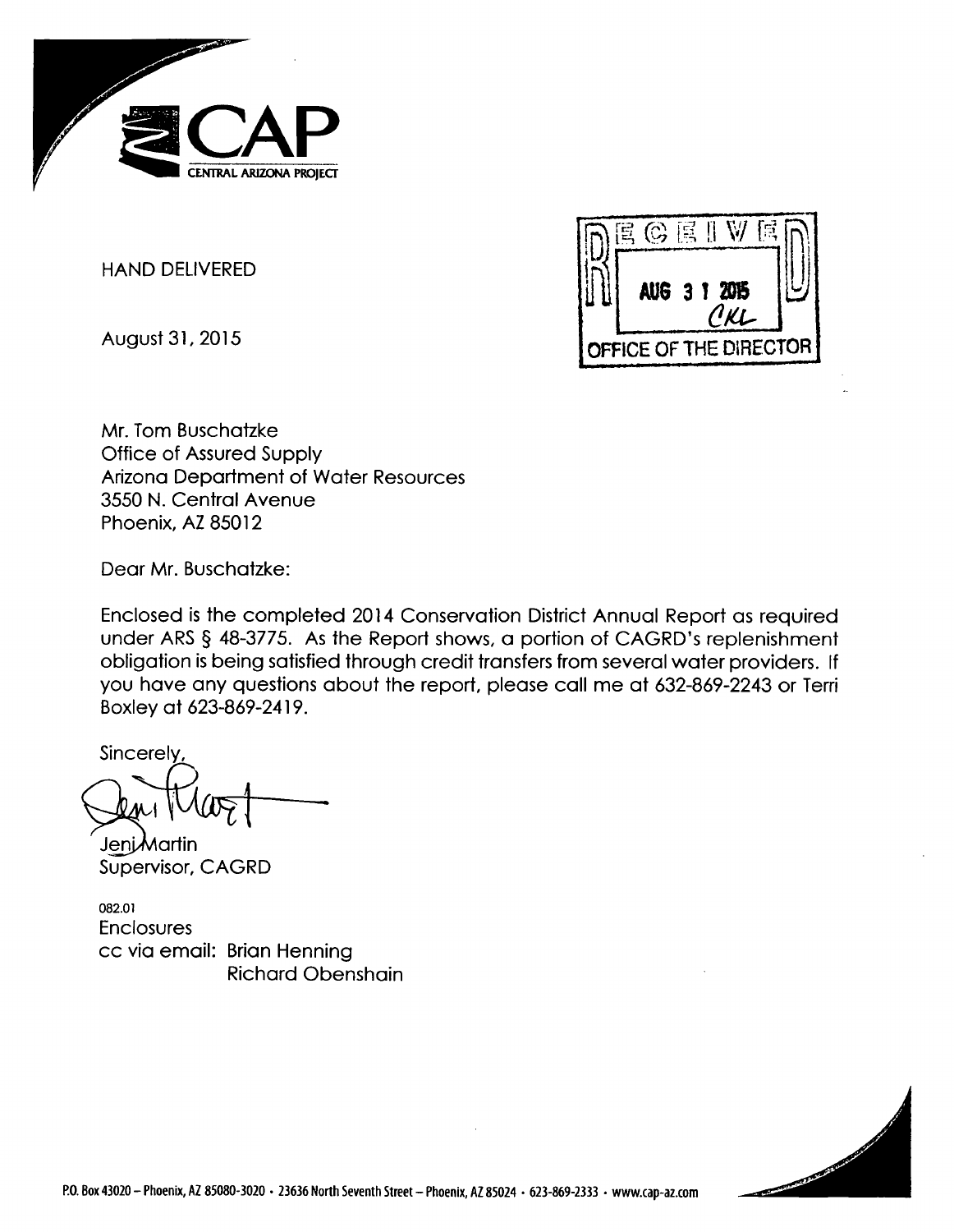# ARIZONA DEPARTMENT OF WATER **RESOURCES** 2014 **CONSERVATION** DISTRICT **ANNUAL** REPORT **- PHOENIX AMA** (Part **I** of **3)**

## **CENTRAL** ARIZONA GROUNDWATER **REPLENISHMENT** DISTRICT

P.O. Box 43020, Phoenix, Arizona **85080-3020**

### **A.** WATER STORED **AND ACCOUNTS** CREDITED **-** Units: **AF**



 $\frac{1}{2} \frac{1}{2}$ 

 $\overline{a}$ 

| <b>Total</b><br>Amount<br>Stored in<br>Phoenix<br>AMA in<br>2014 | Storage<br>Project<br><b>Where</b><br><b>Credits Were</b><br>Earned | Total<br>Credits<br>Accrued in<br>2014 | Amount<br>Credited to<br>CAWCD Long-<br><b>Term Storage</b><br>Account (70-<br>441120) | <b>Amount</b><br>Credited to<br><b>CAGRD Long-</b><br><b>Term Storage</b><br>Sub-Account<br>$(70 -$<br>441120.0001) | <b>Amount Credited</b><br>to CAGRD<br>Replenishment<br>Reserve Sub-<br>Account (70-<br>441120.0002) | <b>Amount Credited</b><br>to CAGRD<br>Conservation<br><b>District Account</b><br>$(75-441120)$ | Year of<br>Obligation<br>Covered | <b>Notes</b>                                                                                           |
|------------------------------------------------------------------|---------------------------------------------------------------------|----------------------------------------|----------------------------------------------------------------------------------------|---------------------------------------------------------------------------------------------------------------------|-----------------------------------------------------------------------------------------------------|------------------------------------------------------------------------------------------------|----------------------------------|--------------------------------------------------------------------------------------------------------|
| 3,159                                                            | 73-569775<br>(AFRP-<br>Managed)                                     | 3,147.24                               |                                                                                        |                                                                                                                     |                                                                                                     | 3,147.24                                                                                       | 2013                             |                                                                                                        |
| 2,500                                                            | 73-569776<br>(AFRP-<br>Const.)                                      | 2,491.13                               |                                                                                        |                                                                                                                     |                                                                                                     | 2,491.13                                                                                       | 2012                             |                                                                                                        |
| 5,564                                                            | 73-584466<br>(HMRP)                                                 | 5,527.78                               |                                                                                        | $\overline{\phantom{a}}$                                                                                            |                                                                                                     | 5.527.78                                                                                       | 2013                             |                                                                                                        |
| 3,727                                                            | 73-534550<br>(QCID-GSF)                                             | 3,727.00                               | --                                                                                     |                                                                                                                     | **732.35                                                                                            | *3,016.04                                                                                      | 2013                             | Includes the *16.04 af and the<br>**5.35 af that was stored in<br>2013 but not credited until<br>2014. |
| 3,314                                                            | 73-207702<br>(SMRP)                                                 | 3,293.96                               | --                                                                                     |                                                                                                                     |                                                                                                     | 3,293.96                                                                                       | 2012/2013                        |                                                                                                        |
| 13,688                                                           | 73-534439<br>(Tonopah ID)                                           | 13,592.00                              |                                                                                        |                                                                                                                     | 1,808.23                                                                                            | 11,783.77                                                                                      | 2012                             |                                                                                                        |
| 9,000                                                            | 73-534888<br>(NMIDD)                                                | 9,000.00                               |                                                                                        |                                                                                                                     |                                                                                                     | $*9,323.12$                                                                                    | 2012                             | Includes the *323.12 af stored<br>in 2013 but not credited until<br>2014.                              |
| 0                                                                | 73-593305<br>(TDRP)                                                 | 0                                      |                                                                                        |                                                                                                                     |                                                                                                     |                                                                                                |                                  |                                                                                                        |
|                                                                  |                                                                     |                                        |                                                                                        |                                                                                                                     |                                                                                                     |                                                                                                |                                  |                                                                                                        |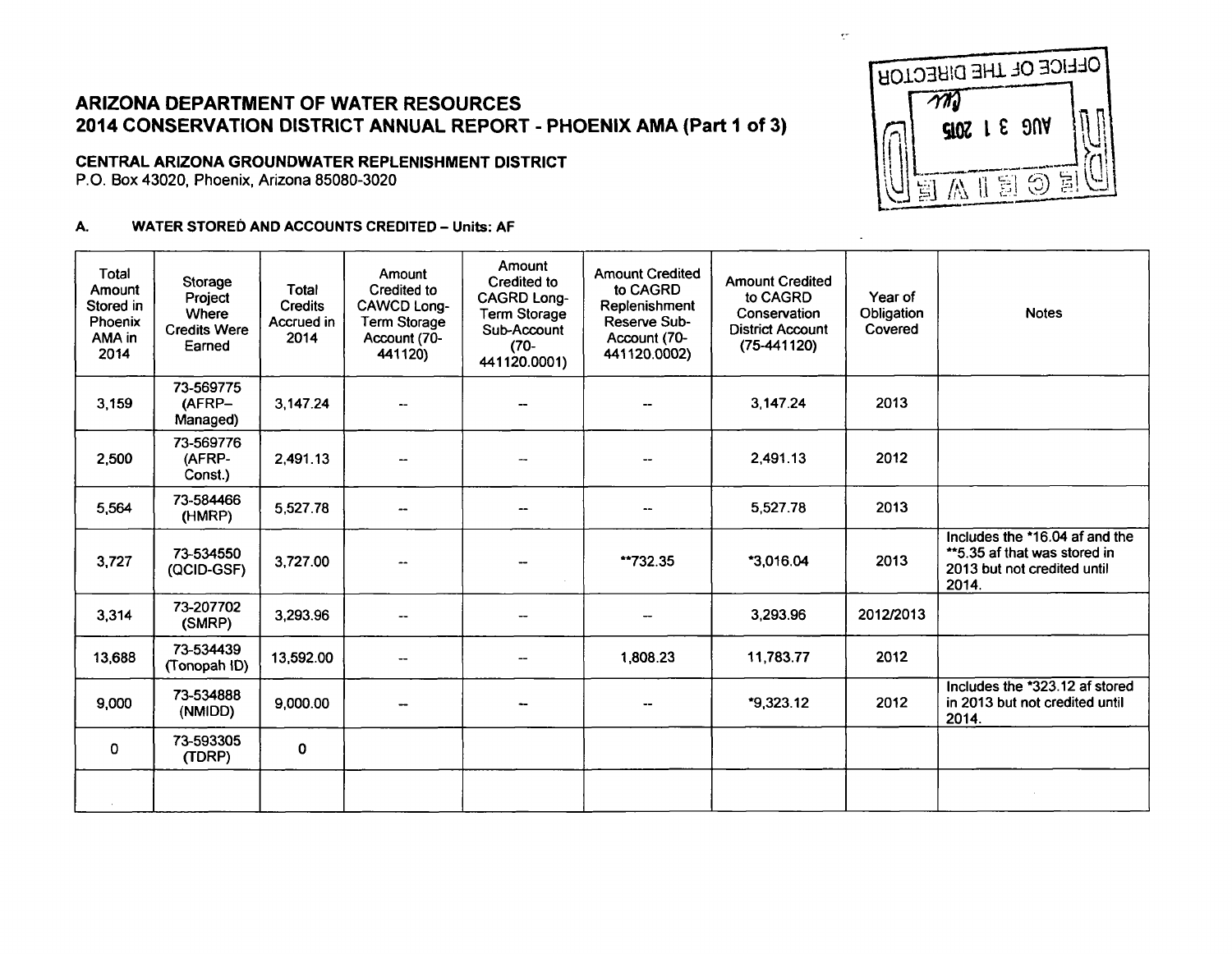## **ARIZONA DEPARTMENT OF WATER RESOURCES** 2014 CONSERVATION DISTRICT ANNUAL REPORT - PHOENIX AMA (Part 1 of 3)

## CENTRAL ARIZONA GROUNDWATER REPLENISHMENT DISTRICT

P.O. Box 43020, Phoenix, Arizona 85080-3020

#### **B. CREDIT TRANSFERS AMONG ACCOUNTS - Units: AF**

| Account<br><b>Number</b> | Description of<br>Account from<br><b>Which Credits were</b><br>Transferred in 2014 | <b>Storage Permit</b><br><b>Where</b><br>Transferred<br><b>Credits Were</b><br>Accrued | <b>Amount Transferred</b><br>to CAWCD Long-<br>Term Storage<br>Account (70-<br>441120) | <b>Amount Transferred</b><br>to CAGRD Long-<br>Term Storage Sub-<br>Account (70-<br>441120.0001) | <b>Amount Transferred</b><br>to CAGRD<br>Replenishment<br>Reserve Sub-Account<br>(70-441120.0002) | Amount transferred to<br><b>CAGRD Conservation</b><br>District Account (75-<br>441120) | Year of<br>Obligation<br>Covered |
|--------------------------|------------------------------------------------------------------------------------|----------------------------------------------------------------------------------------|----------------------------------------------------------------------------------------|--------------------------------------------------------------------------------------------------|---------------------------------------------------------------------------------------------------|----------------------------------------------------------------------------------------|----------------------------------|
| 70-441131                | Scottsdale                                                                         | 73-583022.03                                                                           |                                                                                        | 1,456.85                                                                                         |                                                                                                   |                                                                                        |                                  |
| 70-441139                | <b>Litchfield Park</b><br><b>Service Company</b>                                   | 73-572386.02                                                                           |                                                                                        | 4,322.00                                                                                         |                                                                                                   |                                                                                        |                                  |
| 70-441144                | City of Goodyear                                                                   | 73-534439.03                                                                           |                                                                                        |                                                                                                  | 26.29                                                                                             | 48.20                                                                                  | 2013                             |
| 70-441222                | Mojave Ventures,<br>LLC.                                                           | 73-578112.02                                                                           |                                                                                        | 14,311.00                                                                                        |                                                                                                   |                                                                                        |                                  |
| 70-441152                | <b>WUCFD</b>                                                                       | 73-534888.04                                                                           |                                                                                        |                                                                                                  |                                                                                                   |                                                                                        |                                  |
| 70-441120                | <b>CAWCD</b>                                                                       | 73-534550.04                                                                           |                                                                                        |                                                                                                  | 9,092.00                                                                                          |                                                                                        |                                  |

#### $C_{1}$ **ACCOUNT BALANCES - Units: AF**

| <b>Account Number</b> | Description                                        | Beginning<br><b>Balance</b> | Credits Accrued by<br>Storage in 2014 | <b>Credits Transferred</b><br>In During 2014 | <b>Credits Transferred</b><br>Out During 2014 | Ending<br>Balance |
|-----------------------|----------------------------------------------------|-----------------------------|---------------------------------------|----------------------------------------------|-----------------------------------------------|-------------------|
| 70-441120.0001        | <b>CAGRD Long-Term Storage Sub-Account</b>         | 59.283.21                   |                                       | 20.089.85                                    |                                               | 79.373.06         |
| 70-441120.0002        | <b>CAGRD Replenishment Reserve Sub-</b><br>Account | 130.914.10                  | 2.540.58                              | 9.118.29                                     |                                               | 142.572.97        |

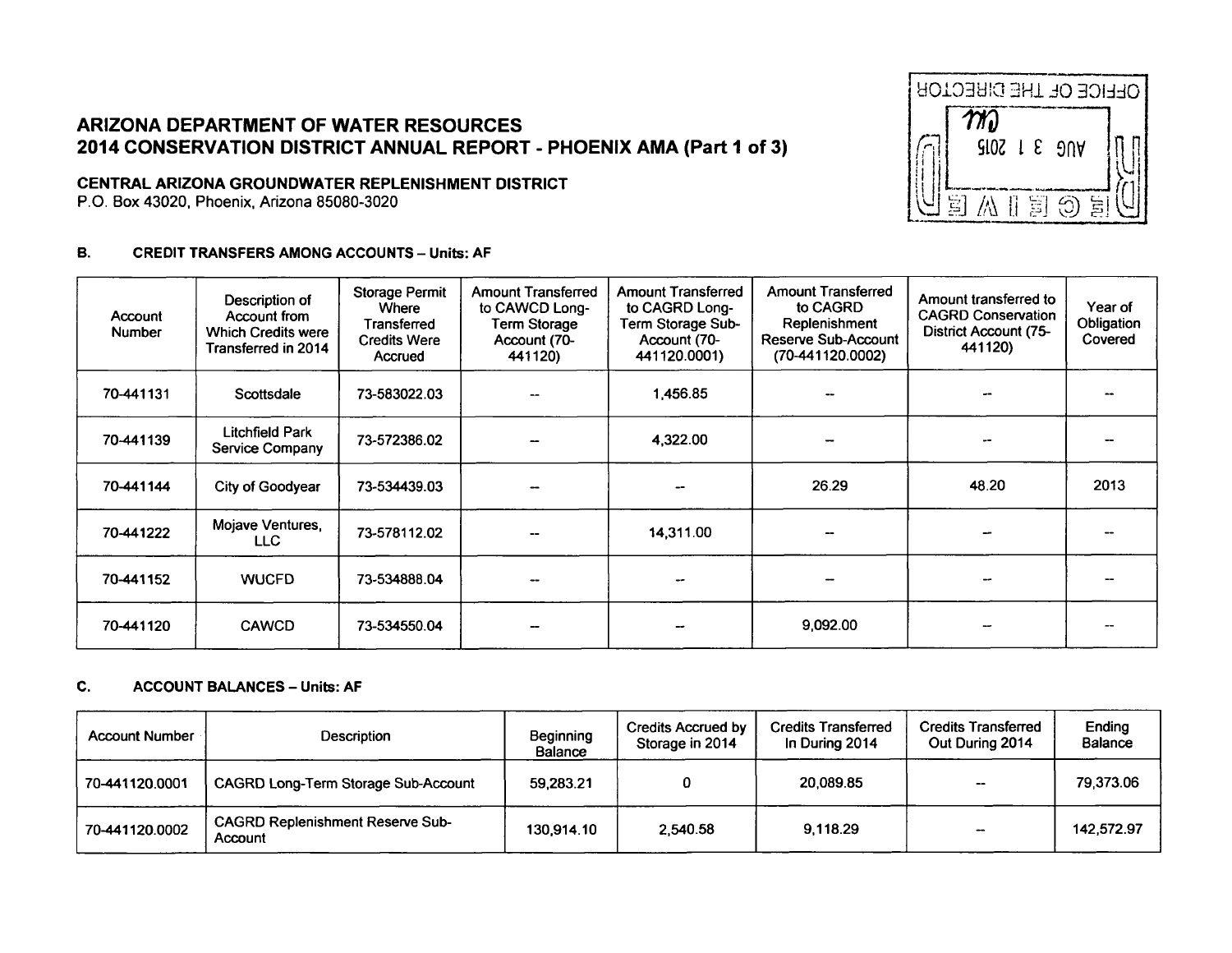# **ARIZONA DEPARTMENT OF WATER RESOURCES 2014 CONSERVATION DISTRICT ANNUAL REPORT - PHOENIX AMA (Part I of 3)**

## **CENTRAL ARIZONA GROUNDWATER REPLENISHMENT DISTRICT**

P.O. Box 43020, Phoenix, Arizona **85080-3020**

#### **D.** GROUNDWATER **REPLENISHMENT OBLIGATIONS -** Units: **AF**

| Category                             | Year                | <b>Total Amount (AF)</b> | <b>Amount Fulfilled to Date</b><br>(AF) | Year Fulfilled                          | Amount<br>Remaining to be<br>Fulfilled (AF) | Final Year to<br><b>Fulfill</b> |
|--------------------------------------|---------------------|--------------------------|-----------------------------------------|-----------------------------------------|---------------------------------------------|---------------------------------|
|                                      | 2014                | 30,397.50                | $\pmb{0}$                               | --                                      | 30,397.50                                   | 2017                            |
|                                      | 2013<br>**30,967.29 |                          | 15,515.31                               | $2014 - 15,515.31$                      | 15,451.98                                   | 2016                            |
| Groundwater Replenishment Obligation | 2012                | 30,048.64                | 30,048.64                               | $2013 - 6,932.71$<br>$2014 - 23,115.93$ | $\mathbf 0$                                 | 2015                            |
|                                      | 2011                | 30,406.89                | 30,406.89                               | $2013 - 30,406.89$                      | 0                                           | 2014                            |

\_Reflects a decrease in obligation of **.77** af from that reported **by** H20 and 2.42 af f~rm that reported **by** Desert Hills Water Company'in **2013.**

#### **E. CONTRACT REPLENISHMENT OBLIGATIONS -** Units: **AF**

| Category                                    | Year | Member for Which<br>Obligation was<br><b>Incurred</b> | Total<br>Amount | Amount<br><b>Fulfilled to</b><br>Date | Year<br><b>Fulfilled</b> | Amount<br>Remaining to<br>be Fulfilled | <b>Notes</b>                                                                                                                                                                 |
|---------------------------------------------|------|-------------------------------------------------------|-----------------|---------------------------------------|--------------------------|----------------------------------------|------------------------------------------------------------------------------------------------------------------------------------------------------------------------------|
| <b>Contract Replenishment</b><br>Obligation | 2014 | Scottsdale                                            | 600             |                                       | $- -$                    | 600                                    | See attached Annual Schedule, Deliveries are<br>being made during 2015.                                                                                                      |
|                                             | 2013 | Scottsdale                                            | 509             | 509                                   | 2014                     | 0                                      | Reflects attached Revised Annual Schedule.<br>This obligation was met through direct<br>deliveries to Scottsdale in-lieu of replenishment<br>(per ARS 48-3772.B.11) in 2014. |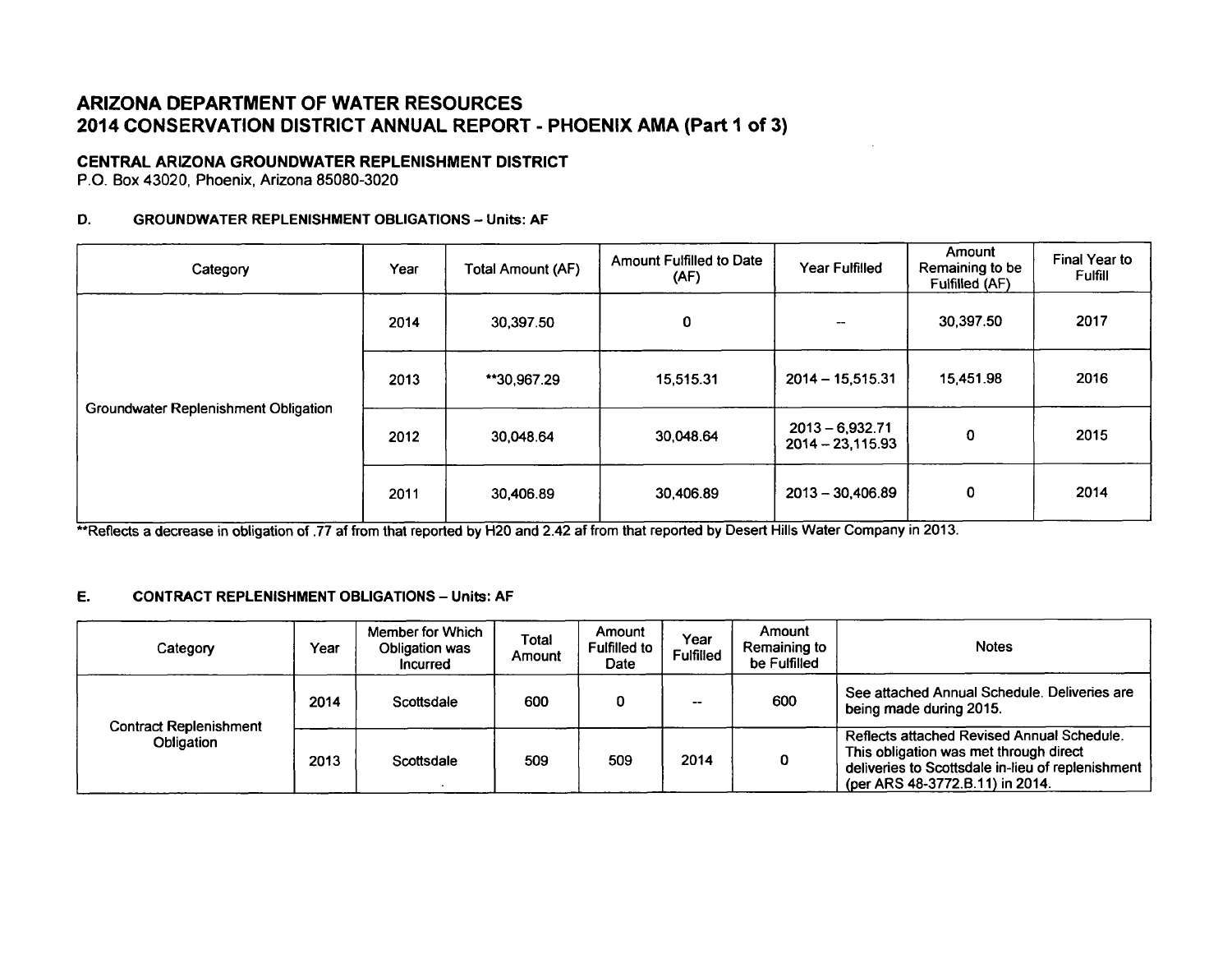# ARIZONA DEPARTMENT OF WATER RESOURCES 2014 CONSERVATION DISTRICT ANNUAL REPORT - TUCSON AMA (Part 2 of 3)

## CENTRAL ARIZONA GROUNDWATER REPLENISHMENT DISTRICT

P.O. Box 43020, Phoenix, Arizona 85080-3020

#### A. **WATER STORED AND ACCOUNTS CREDITED - Units: AF**



| Total<br>Amount<br>Stored in<br><b>Tucson AMA</b><br>in 2014 | Storage<br><b>Project Where</b><br><b>Credits Were</b><br>Earned | Total<br><b>Credits</b><br>Accrued<br>in 2014 | Amount Credited to<br>CAWCD Long-<br><b>Term Storage</b><br>Account (70-<br>411120) | Amount Credited to<br><b>CAGRD Long-</b><br>Term Storage Sub-<br>Account (70-<br>411120.0001) | <b>Amount Credited to</b><br><b>CAGRD</b><br>Replenishment<br>Reserve Sub-<br>Account (70-<br>411120.0002) | <b>Amount Credited</b><br>to CAGRD<br>Conservation<br><b>District Account</b><br>$(75-411120)$ | Year of<br>Obligation<br>Covered | <b>Notes</b> |
|--------------------------------------------------------------|------------------------------------------------------------------|-----------------------------------------------|-------------------------------------------------------------------------------------|-----------------------------------------------------------------------------------------------|------------------------------------------------------------------------------------------------------------|------------------------------------------------------------------------------------------------|----------------------------------|--------------|
| 2,070                                                        | 73-561366<br>(LSCRP)                                             | 2,063.24                                      |                                                                                     |                                                                                               | 1,465.20                                                                                                   | 598.04                                                                                         | 2013                             |              |
| $\Omega$                                                     | 73-558092.02<br>(Kai Farms)                                      |                                               |                                                                                     |                                                                                               |                                                                                                            |                                                                                                |                                  |              |
| 2,556                                                        | 73-577501<br>$(PMR -$<br>Fullscale)                              | 2,539.77                                      | --                                                                                  |                                                                                               |                                                                                                            | 2,539.77                                                                                       | 2012/2013                        |              |

#### **B. CREDIT TRANSFERS AMONG ACCOUNTS - Units: AF**

| <b>Account Number</b> | Description of<br><b>Account from Which</b><br><b>Credits were</b><br>Transferred in 2014 | Storage<br><b>Permit Where</b><br>Transferred<br><b>Credits Were</b><br>Accrued | Amount<br>Transferred to<br><b>CAWCD Long-</b><br>Term Storage<br>Account (70-<br>411120) | <b>Amount Transferred</b><br>to CAGRD Long-<br>Term Storage Sub-<br>Account (70-<br>411120.0001) | <b>Amount Transferred</b><br>to CAGRD<br>Replenishment<br>Reserve Sub-<br>Account (70-<br>411120.0002) | Amount transferred<br>to CAGRD<br>Conservation<br><b>District Account</b><br>$(75-411120)$ | Year of<br>Obligation<br>Covered |
|-----------------------|-------------------------------------------------------------------------------------------|---------------------------------------------------------------------------------|-------------------------------------------------------------------------------------------|--------------------------------------------------------------------------------------------------|--------------------------------------------------------------------------------------------------------|--------------------------------------------------------------------------------------------|----------------------------------|
| 70-411120.0001        | <b>CAGRD LTSC</b><br>Account (Rocking K)                                                  | 73-538100.01                                                                    |                                                                                           |                                                                                                  |                                                                                                        |                                                                                            |                                  |
| 70-411120.0000        | <b>CAWCD</b>                                                                              | $73-$<br>564896.0000                                                            |                                                                                           |                                                                                                  | 310.00                                                                                                 |                                                                                            |                                  |
| 70-411170.0000        | Spanish Trail                                                                             | 73-<br>538100.0101                                                              |                                                                                           |                                                                                                  | 8.41                                                                                                   | 15.41                                                                                      | 2013                             |
| 70-411420.0000        | Mojave Ventures,<br>LLC.                                                                  | 73-<br>558092.0301                                                              |                                                                                           | 4.044.00                                                                                         |                                                                                                        |                                                                                            |                                  |
| 70-411111.0000        | City of Tucson                                                                            | $73-$<br>591928.0000                                                            |                                                                                           | 5,000.00                                                                                         |                                                                                                        |                                                                                            |                                  |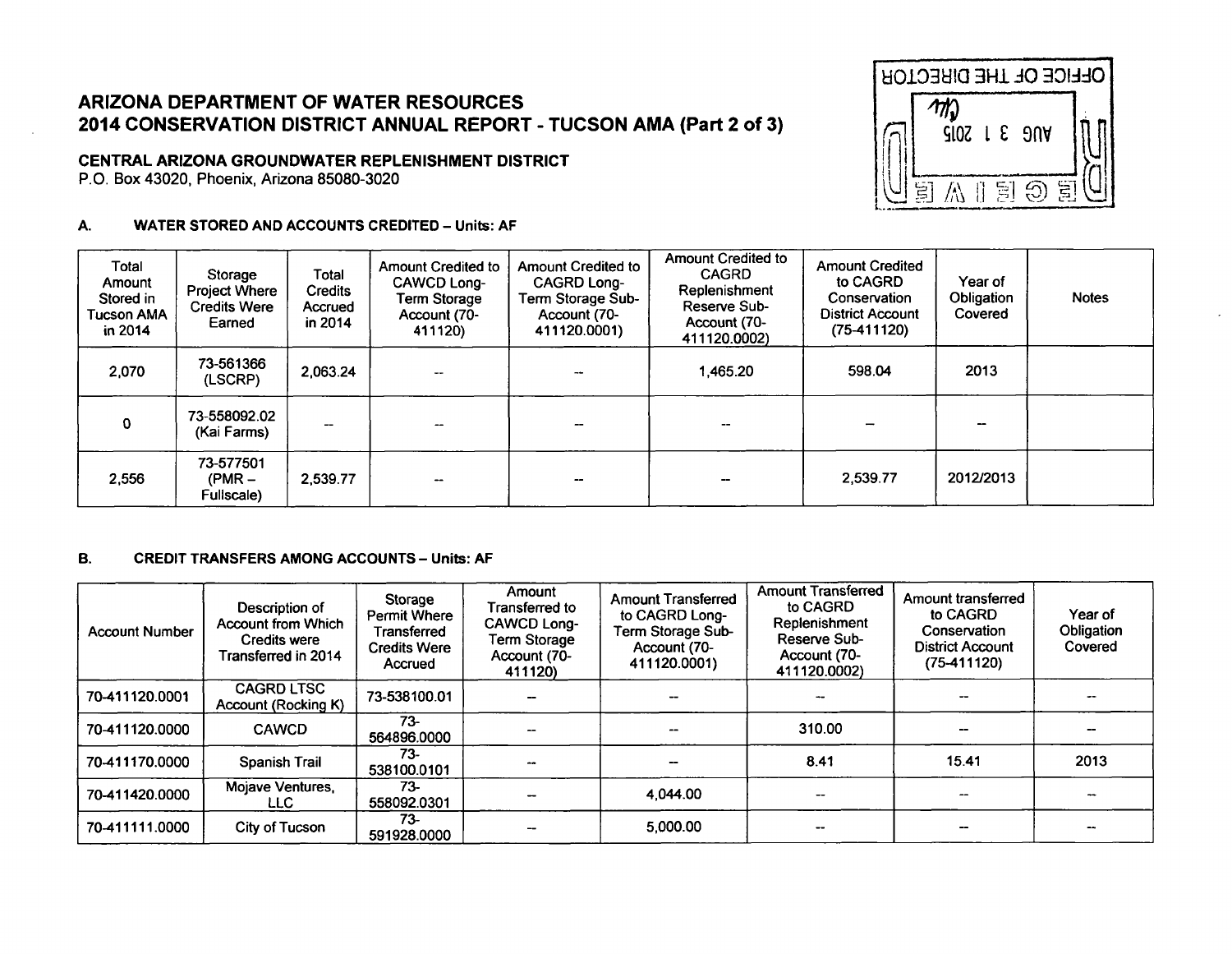# **ARIZONA DEPARTMENT OF WATER RESOURCES 2014 CONSERVATION DISTRICT ANNUAL REPORT - TUCSON AMA (Part 2 of 3)**

## **CENTRAL ARIZONA GROUNDWATER REPLENISHMENT DISTRICT**

P.O. Box 43020, Phoenix, Arizona 85080-3020

Amended 10/8/15- The 9,044.00 for 70-411120.0001 was inadvertently placed in the wrong column. It was in the Credits Accrued by Storage column and should have been in the Credits Transferred column.

### **C. ACCOUNT BALANCES – Units: AF**

| Account Number | Description                                        | Beginning<br><b>Balance</b> | <b>Credits Accrued</b><br>by Storage in 2014 | <b>Credits Transferred</b><br>In During 2014 | <b>Credits Transferred</b><br>Out During 2014 | Ending<br><b>Balance</b> |
|----------------|----------------------------------------------------|-----------------------------|----------------------------------------------|----------------------------------------------|-----------------------------------------------|--------------------------|
| 70-411120.0001 | CAGRD Long-Term Storage Sub-Account                | 16,049.00                   |                                              | 9,044.00                                     |                                               | 25,093.00                |
| 70-411120.0002 | <b>CAGRD Replenishment Reserve Sub-</b><br>Account | 29,488.93                   | .465.20 ا                                    | 318.41                                       |                                               | 31,272.54                |

### **D. GROUNDWATER REPLENISHMENT OBLIGATIONS – Units: AF**

| Category                             | Year                | Total Amount (AF) | Amount Fulfilled to Date<br>(AF)                 | <b>Year Fulfilled</b>                | Amount<br>Remaining to be<br>Fulfilled (AF) | Final Year to<br>Fulfill |
|--------------------------------------|---------------------|-------------------|--------------------------------------------------|--------------------------------------|---------------------------------------------|--------------------------|
|                                      | 2014<br>2,957.38    |                   | 0                                                | $- -$                                | 2,957.38                                    | 2017                     |
|                                      | 2013<br>$*2,914.47$ |                   | 866.83                                           | $2014 - 866.83$                      | 2,047.64                                    | 2016                     |
| Groundwater Replenishment Obligation | 2012                | 3,020.69          | $2013 - 734.30$<br>3,020.69<br>$2014 - 2,286.39$ |                                      | 0                                           | 2015                     |
|                                      | 2011                | 3,514.69          | 3,514.69                                         | $2012 - 936.31$<br>$2013 - 2,578.38$ | 0                                           | 2014                     |

\*Reflects a decrease in obligation of 18.56 af from that reported in 2013 by Green Valley Domestic Water Improvement District.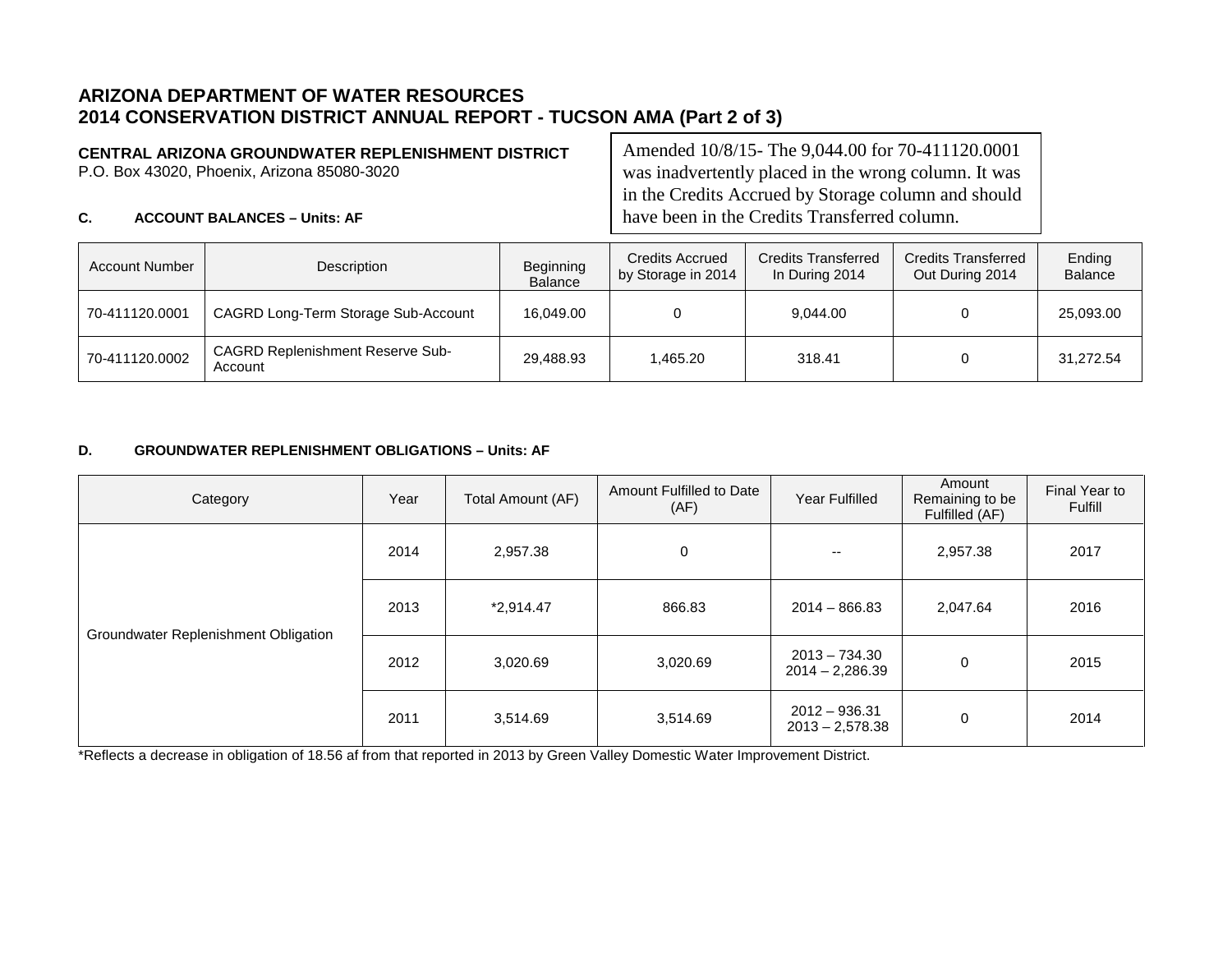# ARIZONA DEPARTMENT OF WATER **RESOURCES** 2014 **CONSERVATION** DISTRICT **ANNUAL** REPORT **- TUCSON AMA** (Part 2 of **3)**

### **CENTRAL ARIZONA GROUNDWATER REPLENISHMENT DISTRICT**

P.O. Box 43020, Phoenix, Arizona **85080-3020**

### **E. CONTRACT REPLENISHMENT OBLIGATIONS -** Units: **AF**

| Category                      | Year | Member for Which<br>Obligation was<br>Incurred | Total<br>Amount | Amount<br><b>Fulfilled to</b><br>Date | Year<br><b>Fulfilled</b> | Amount<br>Remaining to<br>be Fulfilled | <b>Notes</b> |
|-------------------------------|------|------------------------------------------------|-----------------|---------------------------------------|--------------------------|----------------------------------------|--------------|
| <b>Contract Replenishment</b> | 2014 | -                                              | $- -$           | $- -$                                 | --                       | $\overline{\phantom{a}}$               |              |
| Obligation                    | 2013 | $\overline{\phantom{a}}$                       | $-$             | --                                    | --                       |                                        |              |

 $\sim$ 

#### F. **CONTRACT REPLENISHMENT** CREDIT **ACCOUNTING -** Units: **AF**

| Member Service Area                                          | <b>Beginning Contract</b><br><b>Replenishment Account Balance</b> | <b>Contract Replenishment Credits</b><br>Applied to Reduce the 2014<br>Service Area Replenishment<br>Obligation | <b>Ending Contract Replenishment Account</b><br>Balance |  |
|--------------------------------------------------------------|-------------------------------------------------------------------|-----------------------------------------------------------------------------------------------------------------|---------------------------------------------------------|--|
| Metropolitan Domestic Water Improvement  <br><b>District</b> | 551.73                                                            |                                                                                                                 | 551.73                                                  |  |
|                                                              |                                                                   | $-$                                                                                                             |                                                         |  |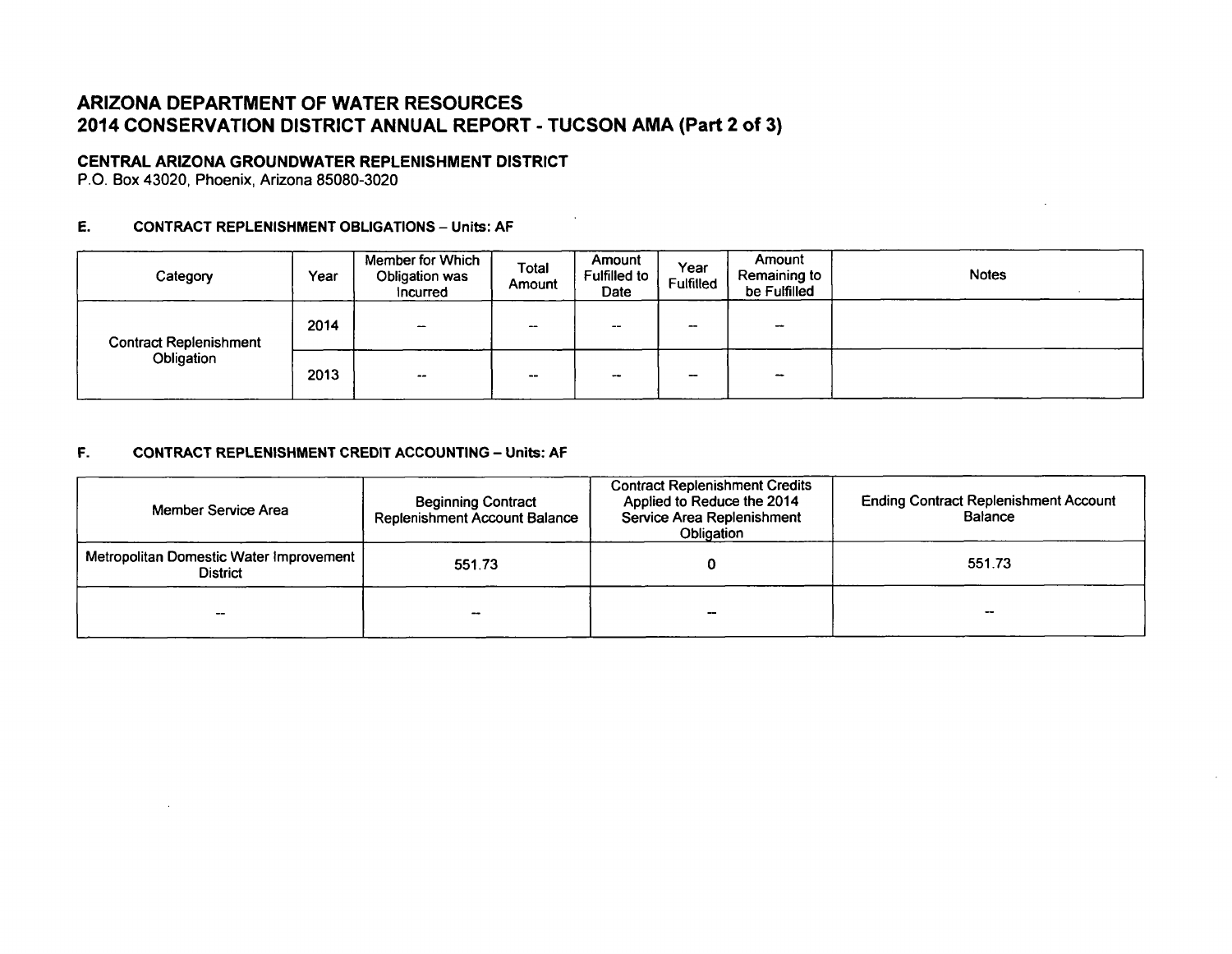# ARIZONA DEPARTMENT OF WATER RESOURCES 2014 CONSERVATION DISTRICT ANNUAL REPORT - PINAL AMA (Part 3 of 3)

## CENTRAL ARIZONA GROUNDWATER REPLENISHMENT DISTRICT

P.O. Box 43020, Phoenix, Arizona 85080-3020

#### **WATER STORED AND ACCOUNTS CREDITED - Units: AF** А.



 $\overline{ }$ 

| Total<br>Amount<br>Stored in<br>Pinal<br>AMA in<br>2014 | Storage<br>Project<br>Where<br><b>Credits Were</b><br>Earned | Total<br><b>Credits</b><br>Accrued in<br>2014 | Amount<br>Credited to<br>CAWCD Long-<br>Term Storage<br>Account (70-<br>431120) | Amount<br>Credited to<br>CAGRD Long-<br><b>Term Storage</b><br>Sub-Account<br>(70-<br>431120.0001) | <b>Amount Credited</b><br>to CAGRD<br>Replenishment<br>Reserve Sub-<br>Account (70-<br>431120.0002) | <b>Amount Credited</b><br>to CAGRD<br>Conservation<br><b>District Account</b><br>$(75-431120)$ | Year of<br>Obligation<br>Covered | <b>Notes</b>                                                                                   |
|---------------------------------------------------------|--------------------------------------------------------------|-----------------------------------------------|---------------------------------------------------------------------------------|----------------------------------------------------------------------------------------------------|-----------------------------------------------------------------------------------------------------|------------------------------------------------------------------------------------------------|----------------------------------|------------------------------------------------------------------------------------------------|
| 385                                                     | $73-$<br>531381.0300<br>(MSIDD)                              | 377.65                                        |                                                                                 |                                                                                                    |                                                                                                     | 377.65                                                                                         | 2012/2013                        | There is an additional 1.56 af<br>stored but not credited to this<br>account due to over-flex. |
|                                                         |                                                              |                                               |                                                                                 |                                                                                                    |                                                                                                     |                                                                                                |                                  |                                                                                                |
|                                                         |                                                              |                                               |                                                                                 |                                                                                                    |                                                                                                     |                                                                                                |                                  |                                                                                                |

#### **B. CREDIT TRANSFERS AMONG ACCOUNTS - Units: AF**

| Account<br><b>Number</b> | Description of<br>Account from<br><b>Which Credits were</b><br>Transferred in 2014 | <b>Storage Permit</b><br>Where<br>Transferred<br><b>Credits Were</b><br>Accrued | Amount<br>Transferred to<br><b>CAWCD Long-</b><br>Term Storage<br>Account (70-<br>431120) | Amount<br>Transferred to<br><b>CAGRD Long-Term</b><br>Storage Sub-<br>Account (70-<br>431120,0001) | <b>Amount Transferred</b><br>to CAGRD<br>Replenishment<br>Reserve Sub-<br>Account (70-<br>431120.0002) | Amount transferred<br>to CAGRD<br><b>Conservation District</b><br>Account (75-<br>431120) | Year of<br>Obligation<br>Covered |
|--------------------------|------------------------------------------------------------------------------------|---------------------------------------------------------------------------------|-------------------------------------------------------------------------------------------|----------------------------------------------------------------------------------------------------|--------------------------------------------------------------------------------------------------------|-------------------------------------------------------------------------------------------|----------------------------------|
| 70-431120                | <b>CAWCD</b>                                                                       | 73-531381.0300                                                                  |                                                                                           |                                                                                                    | 304.00                                                                                                 | --                                                                                        |                                  |
| 70-<br>431120.0001       | <b>CAGRD</b>                                                                       | 73-531381.0300                                                                  |                                                                                           |                                                                                                    |                                                                                                        |                                                                                           |                                  |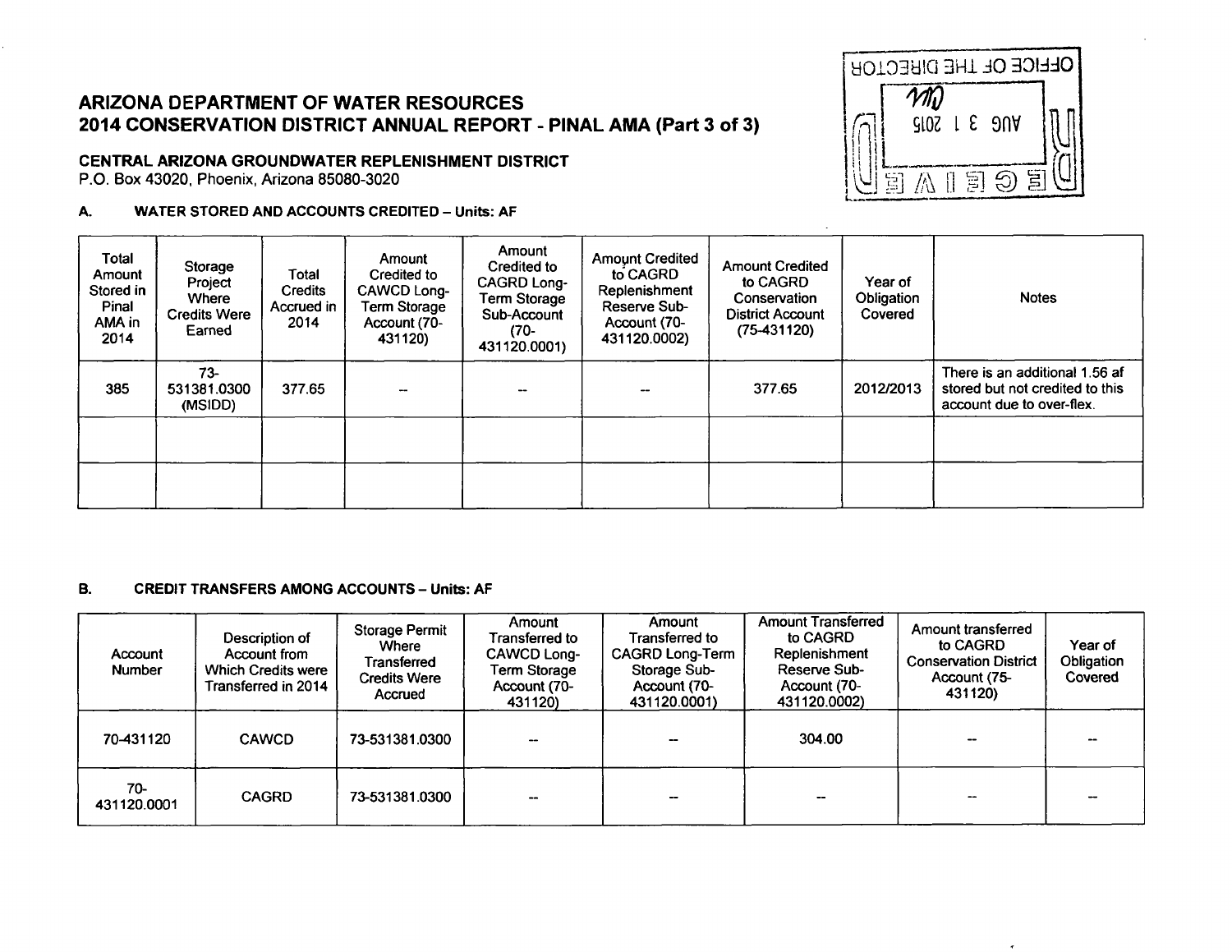# ARIZONA DEPARTMENT OF WATER **RESOURCES** 2014 **CONSERVATION** DISTRICT **ANNUAL** REPORT **- PINAL AMA** (Part **3** of **3)**

## **CENTRAL ARIZONA GROUNDWATER REPLENISHMENT DISTRICT**

**P.O. Box** 43020, Phoenix, Arizona **85080-3020**

### **C. ACCOUNT BALANCES - Units: AF**

| <b>Account Number</b> | Description                                        | Beginning<br><b>Balance</b> | <b>Credits Accrued by</b><br>Storage in 2014 | <b>Credits Transferred</b><br>In During 2014 | <b>Credits Transferred</b><br>Out During 2014 | Ending<br><b>Balance</b> |
|-----------------------|----------------------------------------------------|-----------------------------|----------------------------------------------|----------------------------------------------|-----------------------------------------------|--------------------------|
| 70-431120.0001        | <b>CAGRD Long-Term Storage Sub-Account</b>         |                             | --                                           |                                              |                                               |                          |
| 70-431120.0002        | <b>CAGRD Replenishment Reserve Sub-</b><br>Account | 3,243.00                    |                                              | 304.00                                       |                                               | 3,547.00                 |

### **D.** GROUNDWATER **AND CONTRACT REPLENISHMENT OBLIGATIONS -** Units: **AF**

| Category                                    | Year                                           | <b>Total Amount (AF)</b> | <b>Amount Fulfilled to Date</b><br>(AF) | Year Fulfilled                    | Amount<br>Remaining to be<br><b>Fulfilled (AF)</b> | Final Year to<br><b>Fulfill</b> |
|---------------------------------------------|------------------------------------------------|--------------------------|-----------------------------------------|-----------------------------------|----------------------------------------------------|---------------------------------|
|                                             | 2014                                           | 551.39                   | $\mathbf 0$                             |                                   | 551.39                                             | 2017                            |
|                                             | 2013                                           | $*214.50$                | 61.42                                   | $2014 - 61.42$                    | 153.08                                             | 2016                            |
| <b>Groundwater Replenishment Obligation</b> | 2012                                           | 317.70                   | 317.70                                  | $2013 - 1.47$<br>$2014 - 316.23$  | 0                                                  | 2015                            |
|                                             | 2011                                           | 245.78                   | 245.78                                  | $2012 - 22.05$<br>$2013 - 223.73$ | 0                                                  | 2014                            |
| <b>Contract Replenishment Obligation</b>    | No Contract Replenishment to Date in Pinal AMA |                          |                                         |                                   |                                                    |                                 |

\*Reflects a decrease in obligation of 489.00 af from that reported in **2013 by** Johnson Utilities **LLC.**